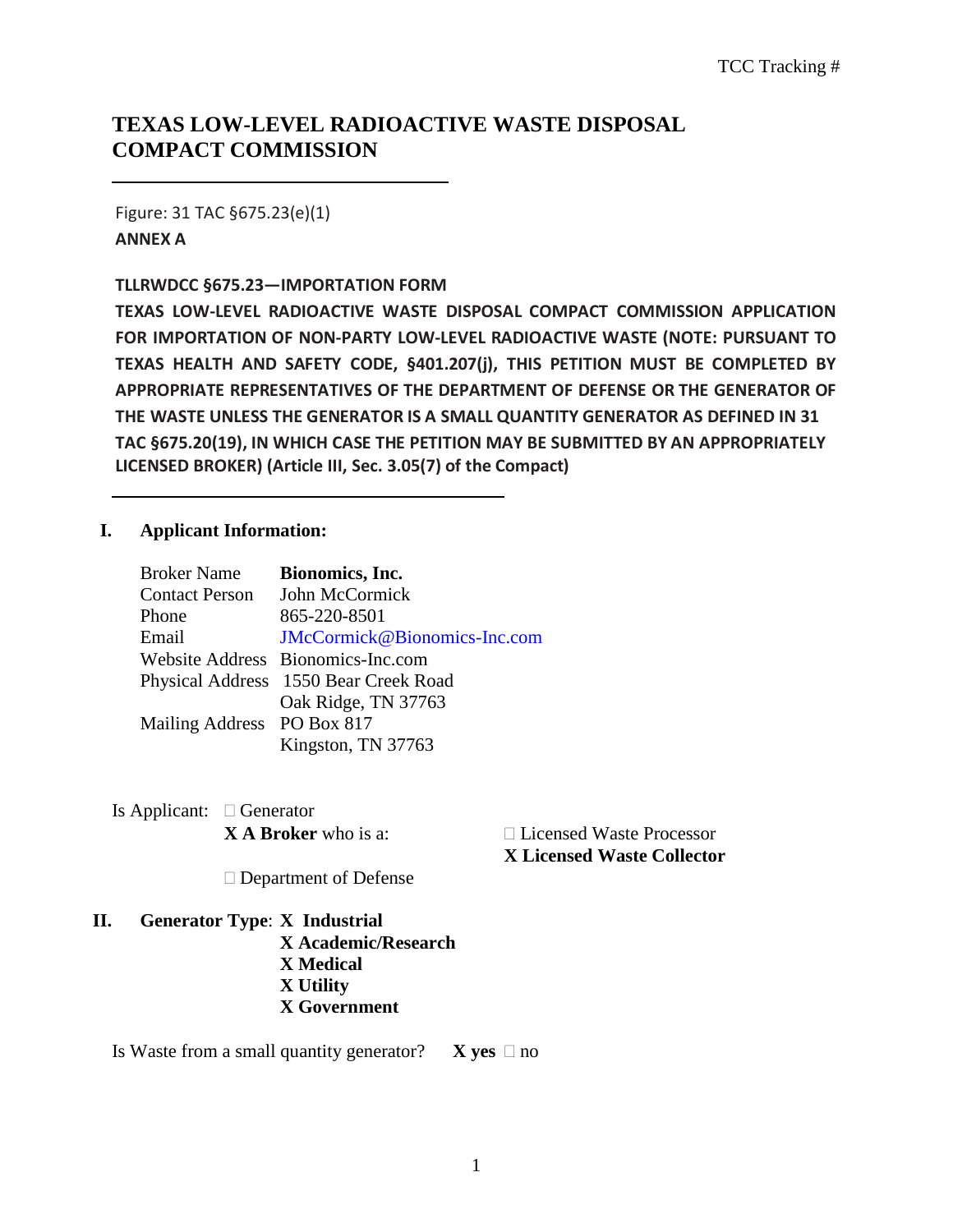- **III. Term/Duration from Date of Approval: One year From Issuance through August 31, 2018**
- **IV. Waste proposed for importation.**

**Waste Volume (Cubic Feet): Total of 350 cubic feet**

**Waste Radioactivity in Curies:** 400 curies

**Waste classification** Class A, Class B and Class C

**Waste form:** X stable and X unstable

**Does the proposed waste consist solely of sealed sources?** No

**Place of origination (State) of waste:** All States, except for those in the Northwest and Texas Compacts, including Puerto Rico and Washington DC.

Alabama, Arizona, Arkansas, California, Colorado, Connecticut, Delaware, District of Columbia, Florida, Georgia, Illinois, Indiana, Iowa, Kansas, Kentucky, Louisiana, Maine, Maryland, Massachusetts, Michigan, Minnesota, Mississippi, Missouri, Nebraska, Nevada, New Hampshire, New Jersey, New Mexico, New York, North Carolina, North Dakota, Ohio, Oklahoma, Pennsylvania, Rhode Island, South Carolina, South Dakota, Tennessee, Virginia, West Virginia, Wisconsin

**Waste description:** Sealed Sources encapsulated in concrete and Depleted Uranium shielding either separately or used to shield Sources.

### **V. Compliance**

Does Applicant have any unresolved violation(s), complaint(s), unpaid fee(s), or past due report(s) with the Texas Low-Level Radioactive Waste Disposal Compact Commission?

**X** No  $\Box$  Yes. Please explain:

Does Applicant have any unresolved violation(s), complaint(s), unpaid fee(s), or past due reports associated with radioactive waste receipt, storage, handling, management, processing, or transportation pending with any other regulatory agency with jurisdiction to regulate radioactive material including, without limitation, the Texas Commission on Environmental Quality (TCEQ)?

**X** No  $\Box$  Yes. Please explain:

### **VI. Certifications.** Applicant hereby certifies\* the following.